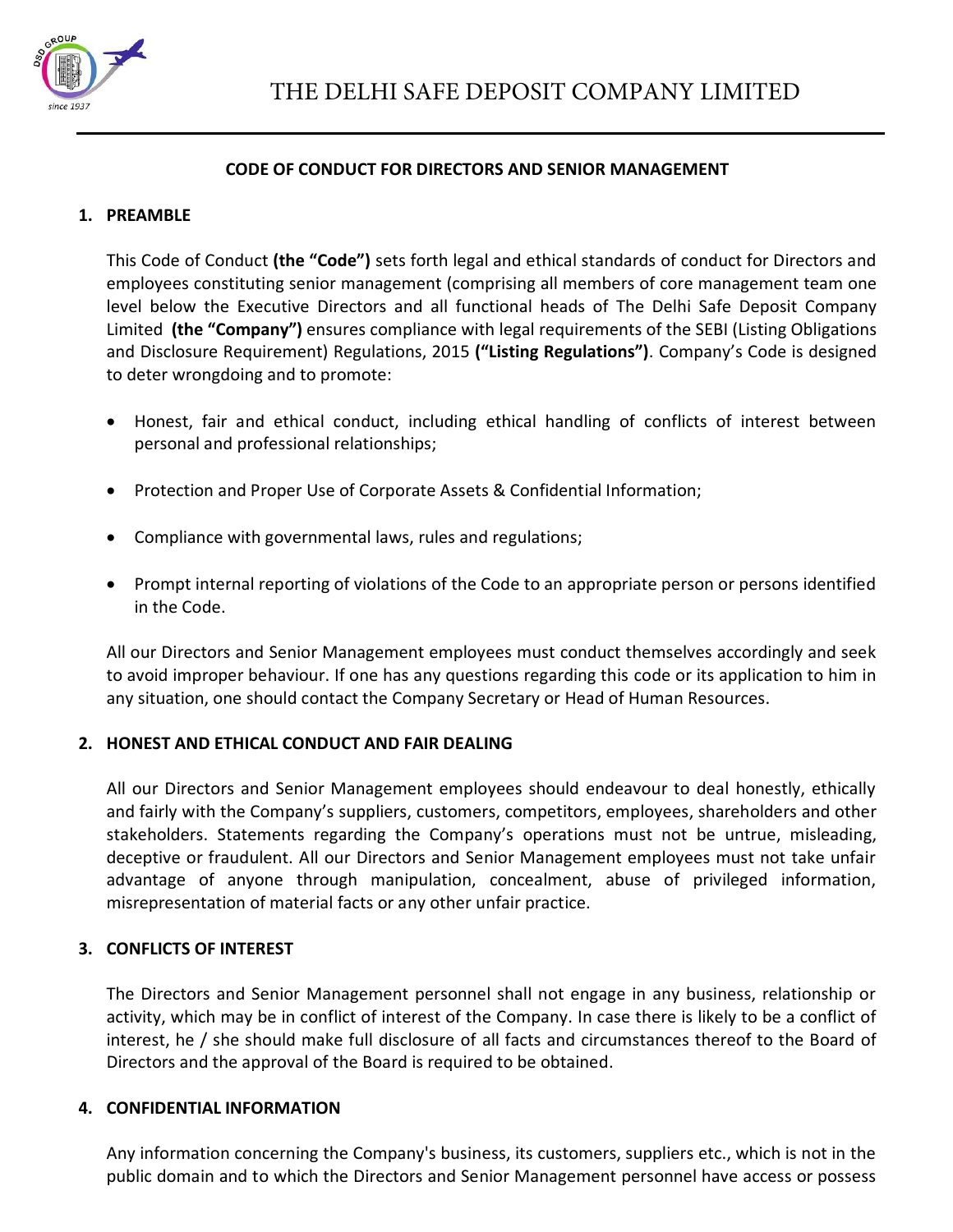

such information must be considered confidential and held in confidence, unless authorized to do so and when disclosure is required as a matter of law.

## **5. CORPORATE OPPORTUNITIES**

Directors and Senior Management Personnel shall not exploit for their own personal gain, opportunities that are discovered through their position with the Company, use for themselves corporate information or property unless the same is disclosed prior to use in writing to the Managing Director in case of senior management employee and to the Board of Directors in case of any director.

## **6. OTHER DIRECTORSHIPS**

The Company feels that serving on the Boards of Directors of other companies may raise substantial concerns about conflict of interest. Therefore, all Directors and Senior Management Personnel must report / disclose such relationships to the Board, when such relationships are formalised and thereafter, on an annual basis. It is felt that service on the Board of a direct competitor is not in the interest of the Company. In view of this, the prior written consent of the Managing Director in case of senior management employee and to the Board of Directors in case of any director must be obtained before joining the Board of Directors of any NBFC.

## **7. COMPLIANCE WITH LAWS, RULES AND REGULATIONS**

Directors and Senior Management Personnel are required to comply with all applicable laws, rules and regulations. In order to assist the Company in promoting lawful and ethical behaviour, Directors and Senior Management Personnel must report any violation of law, rules, regulation or the code of conduct to the Company Secretary or Head of Human Resources.

## **8. PROTECTION AND PROPER USE OF ASSETS**

Executive Directors and Senior Management Personnel should seek to protect the Company's assets. Theft, carelessness and waste have a direct impact on the Company's financial performance. Executive Directors and Senior Management Personnel must use the Company's assets and services solely for legitimate business purposes of the Company and not for any personal benefit or the personal benefit of anyone else. Company equipment should not be used for non-Company business or activity.

## **9. ELECTRONIC MEDIA USAGE**

The Company provides access to and use of electronic mail, voicemail, the Internet, and other electronic media for business purposes. This is provided to make it easier for the Company employees to communicate with each other and with appropriate outside parties – including contractors, suppliers, customers, shareholders and government agencies.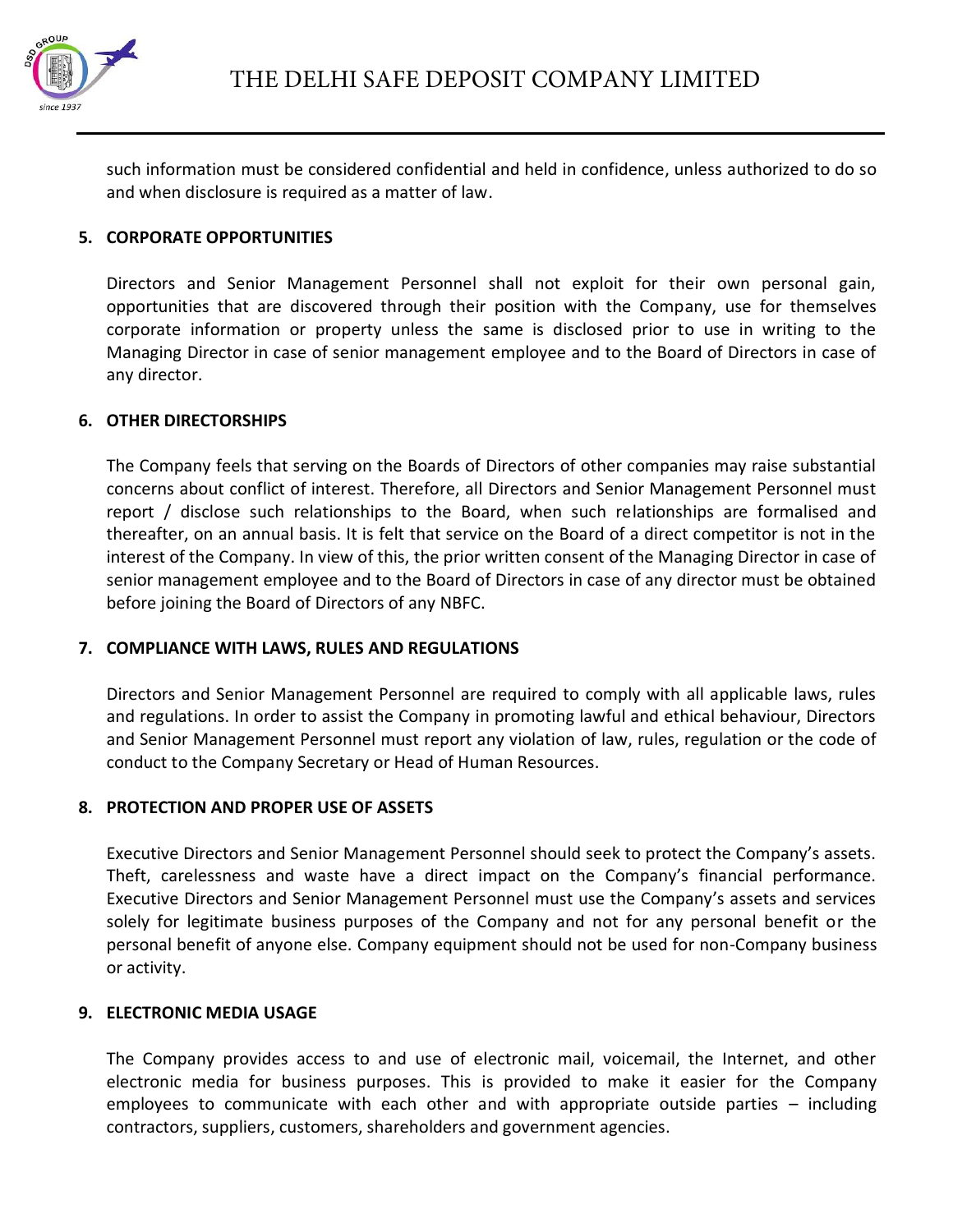

Company's electronic media is not to be used for any purposes that violate applicable laws, rules and regulations. This includes transmission of threatening, obscene or harassing materials. Incidental personal use of electronic media that does not interfere with Company's business or an employee's performance of his or her abilities is acceptable, as long as such use does not include illegal, unethical or otherwise offensive subject matter.

# **10. NON DISCRIMINATION**

We regard the diversity of our employees as a tremendous asset. We are firmly committed to providing equal opportunity in all aspects of employment and will not tolerate any illegal discrimination or harassment of any kind. Discrimination in employment is illegal under Indian laws and a violation of Company's policies. It is Company's policy to recruit, hire, promote, assign, compensate and train qualified / semi qualified persons without regard to race, colour, religion, sex, national origin, ancestry, age, marital status, sexual orientation or disability. An employee engaging in discrimination will be subject to disciplinary action up to and including termination of employment and / or liable to indemnify the Company for the loss incurred by the Company on account of such action / inaction and / or forfeiture of the termination benefits, if any (or to say to the extent of the loss suffered by the Company on account of his engaging in discrimination).

# **11. HEALTH, SAFETY, DRUG & ALCOHOL USE**

The Company strives to provide each employee with a safe and healthy work environment. Each employee has responsibility for maintaining a safe and healthy workplace for all employees by following safety and health rules and practices and reporting accidents, injuries and unsafe equipment, practices or conditions.

Violence and threatening behaviour are not permitted. Employees should report to work in a condition to perform their duties, free from the influence of illegal drugs or alcohol. The use of illegal drugs or alcohol in the workplace is absolutely prohibited.

## **12. SEXUAL HARASSMENT**

Sexual harassment is illegal under Indian laws and a violation of the Company's policies. An employee engaging in sexual harassment will be subject to disciplinary action up to and including termination of employment and / or liable to indemnify the Company for the loss incurred by the Company on account of his such action / inaction and / or forfeiture of the termination benefits, if any (or to say to the extent of the loss suffered by the Company on account of his engaging in sexual harassment).

# **13. ENFORCEMENT OF CODE OF CONDUCT**

Directors and Senior Management Personnel shall be accountable for complying with the Code. Penalty for breach of the Code by Directors and Senior Management Personnel shall be determined by the Audit Committee of the Board of Directors.